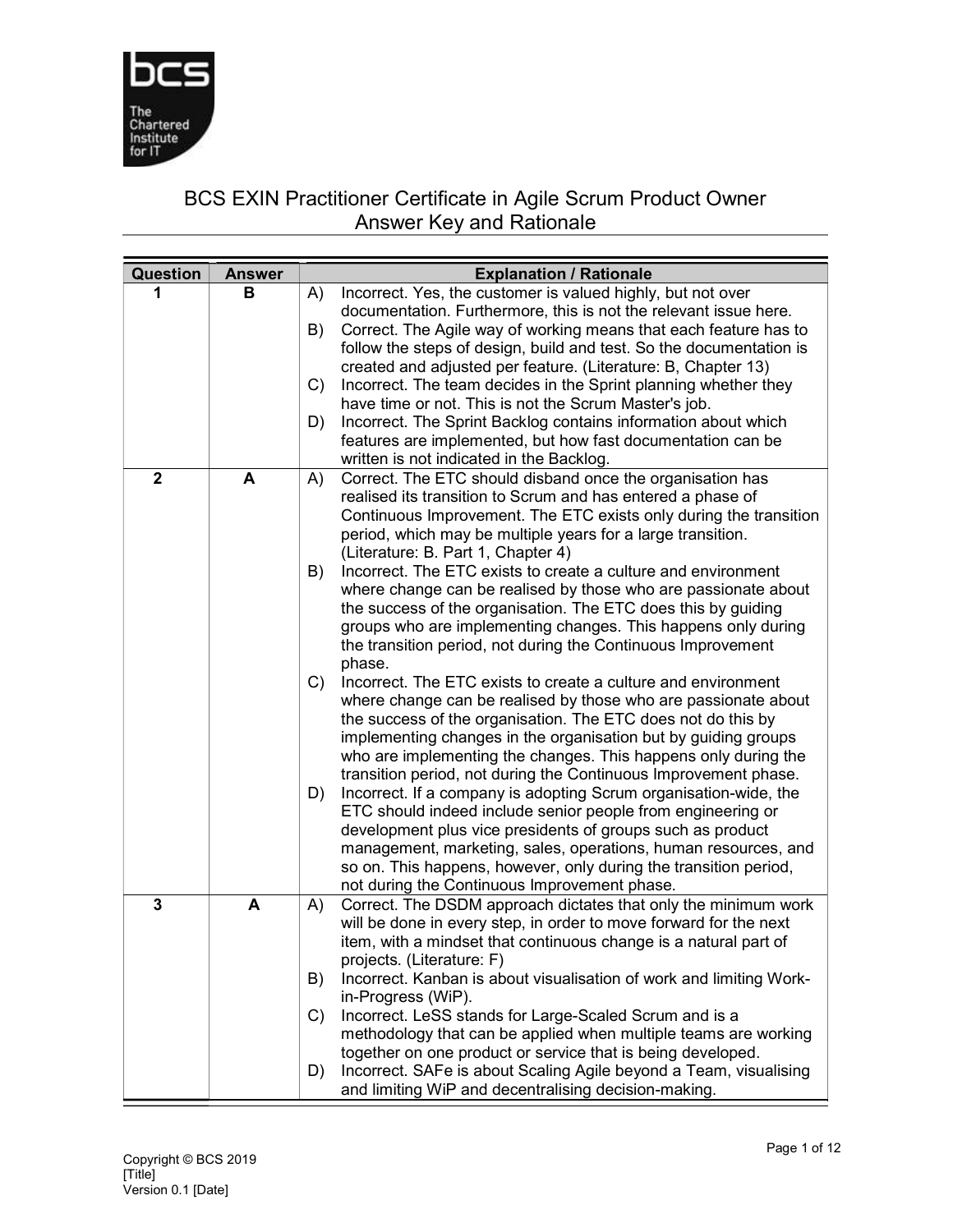| Question       | <b>Answer</b> | <b>Explanation / Rationale</b>                                                                                                             |
|----------------|---------------|--------------------------------------------------------------------------------------------------------------------------------------------|
| 4              | D             | Incorrect. Before delegating decisions, the Product Owner should<br>A)                                                                     |
|                |               | be sure to do so without later second-guessing.                                                                                            |
|                |               | Incorrect. Ken Schwaber has called Quality a "corporate asset". No<br>B)                                                                   |
|                |               | one except the CEO has the authority to sacrifice quality.                                                                                 |
|                |               | Incorrect. A problem will arise if the team is kept under constant<br>C)                                                                   |
|                |               | pressure. The Scrum Master should first push back and then work                                                                            |
|                |               | with the Product Owner to set reasonable long-term goals with the                                                                          |
|                |               | team.                                                                                                                                      |
|                |               | D)<br>Correct. Remote Product Owners can work very successfully as                                                                         |
|                |               | long as they do remain engaged in the project and establish a                                                                              |
|                |               | rapport with the team. (Literature: A, Chapter 1)                                                                                          |
| 5              | D             | Incorrect. All Scrum Team members have to attend certain Scrum<br>A)                                                                       |
|                |               | meetings.                                                                                                                                  |
|                |               | Incorrect. All Scrum Team members have to collaborate.<br>B)                                                                               |
|                |               | Incorrect. The Scrum Master and the team support the Product<br>C)                                                                         |
|                |               | Owner by jointly grooming the Product Backlog.                                                                                             |
|                |               | D)<br>Correct. While the Scrum Master and the team support the Product<br>Owner by jointly grooming the Product Backlog, the Product Owner |
|                |               | is responsible for making sure, that the necessary work is carried                                                                         |
|                |               | out. (Literature: A, Chapter 1 and C)                                                                                                      |
| 6              | C             | Incorrect. This is a solution for a distant Product Owner, not an<br>A)                                                                    |
|                |               | overworked Product Owner. A distant Product Owner works                                                                                    |
|                |               | separately from the team. That can lead to mistrust,                                                                                       |
|                |               | miscommunication, misalignment and slow progress.                                                                                          |
|                |               | Incorrect. A Product Owner committee is a group of product<br>B)                                                                           |
|                |               | owners without anyone in charge of the overall product. This can                                                                           |
|                |               | result in endless meetings with conflicting interests and politics.                                                                        |
|                |               | Correct. In order to avoid an overworked Product Owner, you<br>$\mathcal{C}$                                                               |
|                |               | should first free the individual from all other responsibilities. Being                                                                    |
|                |               | a Product Owner is a full-time job. One Product Owner can look                                                                             |
|                |               | after only one product and one team. (Literature: A, Chapter 1)                                                                            |
|                |               | Incorrect. A proxy Product Owner is somebody acting as a<br>D)                                                                             |
|                |               | placeholder for the actual Product Owner. It can result in increase                                                                        |
|                |               | in conflicts, miscommunication, a slowdown in decision making and                                                                          |
|                |               | a decrease in productivity and morale.                                                                                                     |
| $\overline{7}$ | A             | Correct. In this case it would be a good idea to get somebody<br>A)                                                                        |
|                |               | suitable to take over the role. (Literature: A, Chapter 1)                                                                                 |
|                |               | Incorrect. It would be a solution of the problem in this scenario,<br>B)                                                                   |
|                |               | however, in this case it is quite not realistic, as this is the CEO of                                                                     |
|                |               | the company and the CEO will always have other obligations.<br>Incorrect. Using a proxy Product Owner is an attempt to<br>C)               |
|                |               | superficially treat a systemic issue. So this is more a reason than a                                                                      |
|                |               | solution.                                                                                                                                  |
| 8              | A             | Correct. It's the task of the Development Team to demonstrate<br>A)                                                                        |
|                |               | what work has been done and not the Product Owner's. (Literature:                                                                          |
|                |               | $\mathcal{C}$                                                                                                                              |
|                |               | Incorrect. Discuss the Product Backlog as it stands is a task of the<br>B)                                                                 |
|                |               | Product Owner during the Sprint Review.                                                                                                    |
|                |               | Incorrect. Explain what Product Backlog items have not been<br>C)                                                                          |
|                |               | "Done" is a task of the Product Owner during the Sprint Review.                                                                            |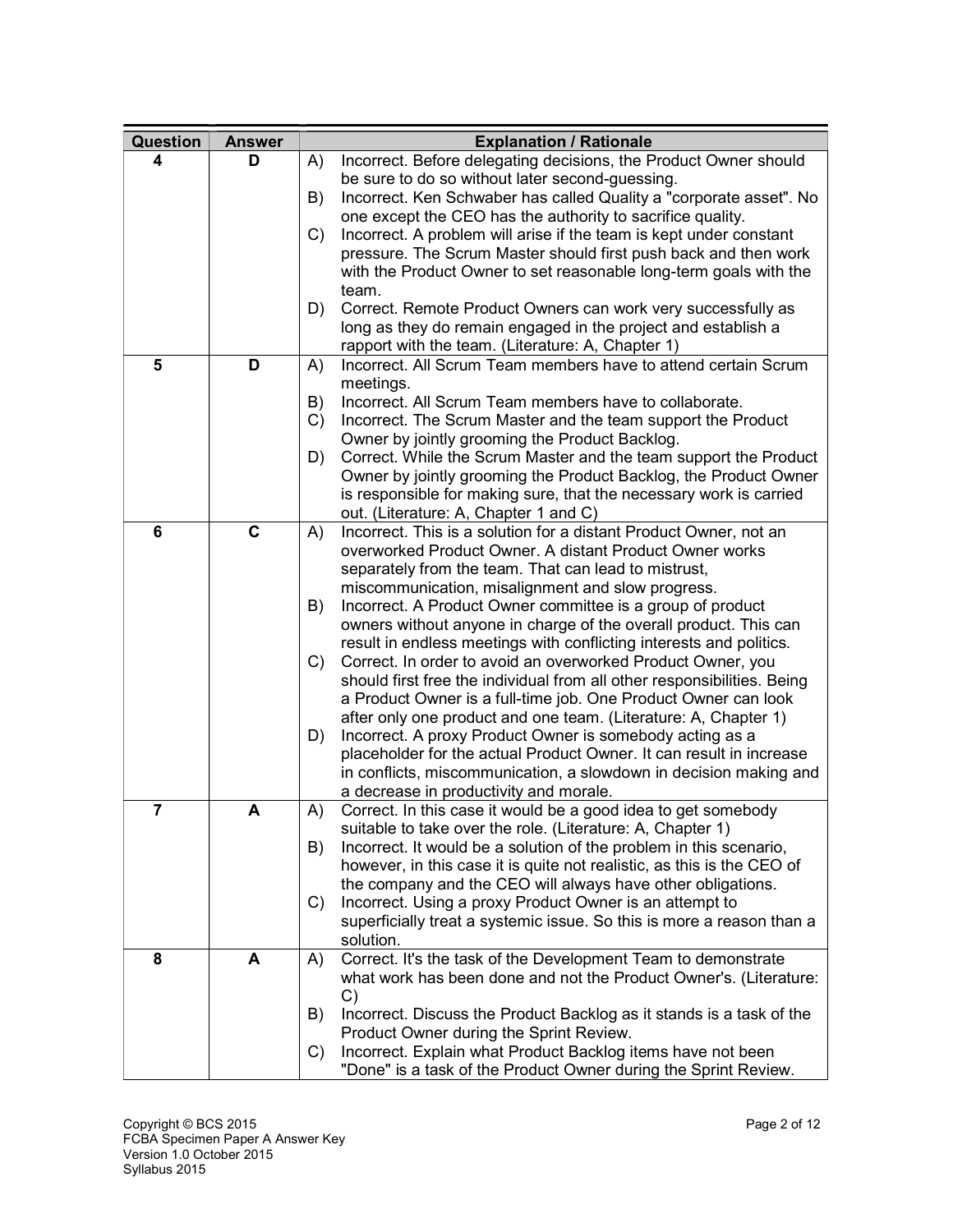| Question | <b>Answer</b> | <b>Explanation / Rationale</b>                                                                                                                                                                                                                                                                                                                                                                                                                                                                                                                                                           |
|----------|---------------|------------------------------------------------------------------------------------------------------------------------------------------------------------------------------------------------------------------------------------------------------------------------------------------------------------------------------------------------------------------------------------------------------------------------------------------------------------------------------------------------------------------------------------------------------------------------------------------|
| 9        | C             | Incorrect. Even though John could be a great Product Owner, it is<br>A)<br>not clear from the scenario whether he has a lot of business<br>knowledge for this domain. Furthermore, he is already busy with<br>two other critical projects and the Product Owner role is considered<br>a full-time job.                                                                                                                                                                                                                                                                                   |
|          |               | Incorrect. The Product Owner does not need to know about coding<br>B)<br>in order to perform the role and that skill on its own is not enough<br>to select Peter. The role of Project Manager is often confused with<br>the Product Owner role, but the roles do not require the same<br>skills.                                                                                                                                                                                                                                                                                         |
|          |               | C)<br>Correct. Business and domain knowledge is one of the most<br>important requisites for a Product Owner, as it will allow proper<br>value-driven decision making. Even though Rosa could make<br>some mistakes out of inexperience, she could be coached into the<br>role and become a good Product Owner. (Literature: A, Chapter 6)                                                                                                                                                                                                                                                |
| 10       | B             | Incorrect. No tasks are assigned by the Scrum Master or the<br>A)                                                                                                                                                                                                                                                                                                                                                                                                                                                                                                                        |
|          |               | Product Owner.<br>Correct. The developers themselves assign the tasks, rather than<br>B)<br>the Product Owner and the Scrum Master. The Daily Scrum is only<br>for answering the three standard questions and nothing else. It's<br>also for the Development Team and no one else can participate<br>(while they can attend for observing). (Literature: A, Chapter 5, C)<br>Incorrect. The Scrum Master is there to take away impediments for<br>C)<br>the team. A Product Owner assigning tasks is an impediment.<br>D)<br>Incorrect. No tasks are assigned by the Scrum Master or the |
| 11       | D             | Product Owner.<br>Incorrect. Development Teams are self-organising. The Product<br>A)<br>Owner cannot tell the Development Team how to turn Product<br>Backlog into increments of potentially releasable functionality.<br>B)<br>Incorrect. Development Teams are self-organising. There is no<br>Project Manager involved in this. He cannot tell the Development<br>Team how to turn Product Backlog into increments of potentially<br>releasable functionality.                                                                                                                       |
|          |               | Incorrect. Development Teams are self-organising. No one, not<br>$\mathcal{C}$<br>even the Scrum Master, tells the Development Team how to turn<br>Product Backlog into increments of potentially releasable<br>functionality.                                                                                                                                                                                                                                                                                                                                                           |
|          |               | Correct. Development Teams are self-organising. No one tells the<br>D)<br>Development Team how to turn Product Backlog into increments of<br>potentially releasable functionality. (Literature: C)                                                                                                                                                                                                                                                                                                                                                                                       |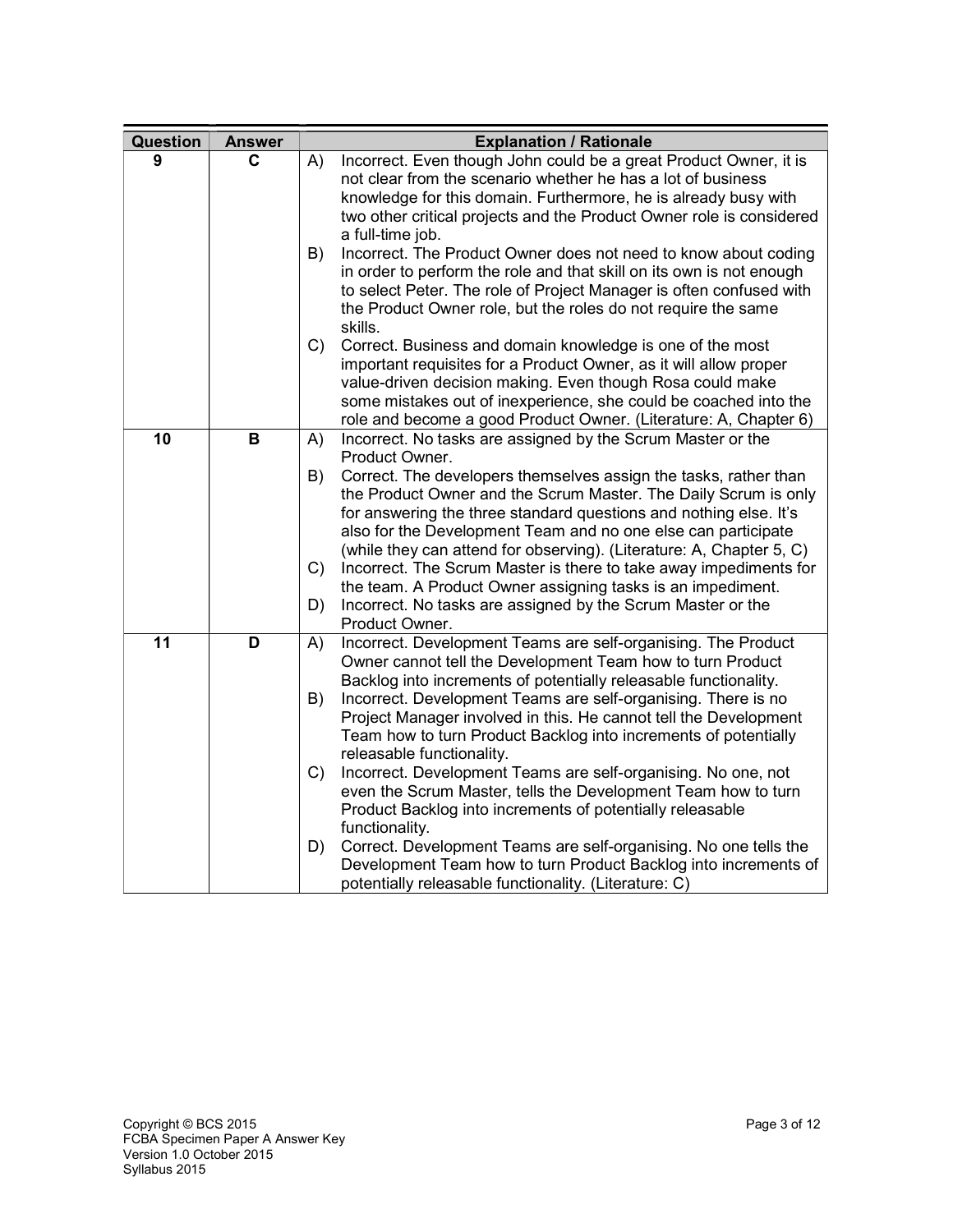| Question | <b>Answer</b> | <b>Explanation / Rationale</b>                                                                                                                                                                                                                                                                                                                                                                                                                                                                                                                                                                                                                                                                                                                                                                                           |
|----------|---------------|--------------------------------------------------------------------------------------------------------------------------------------------------------------------------------------------------------------------------------------------------------------------------------------------------------------------------------------------------------------------------------------------------------------------------------------------------------------------------------------------------------------------------------------------------------------------------------------------------------------------------------------------------------------------------------------------------------------------------------------------------------------------------------------------------------------------------|
| 12       | в             | Incorrect. David Rico's research bears out the claim that Agile<br>A)<br>teams produce higher-quality products, but this is not the name of<br>the product.<br>Correct. As our ability to predict the future is limited, our best<br>B)<br>chance of success is to envision the minimal marketable product, a<br>product with minimum functionality that meets the selected<br>customer needs. (Literature: A, Chapter 2, B, Chapter 1)<br>Incorrect. A company's sole product is a company's only product.<br>$\mathcal{C}$<br>This is not what is being referred to in this context.<br>Incorrect. The product vision selectively describes the product at a<br>D)<br>coarse-grained level, capturing the product's essence-the<br>information considered critical to develop and launch a winning<br>product.         |
| 13       | D             | Incorrect. The term Just Enough was first used in Cohn (2008) to<br>A)<br>discuss grooming activities.<br>Incorrect. The term Just-in-Time was first used in Cohn (2008) to<br>B)<br>discuss grooming activities.<br>Incorrect. Delaying decisions until they have to be made is also<br>C)<br>referred to as the last responsible moment.<br>Correct. Using simplicity as a guiding principle follows a long-<br>D)<br>standing tradition. In the fourteenth century, Franciscan friar<br>William of Ockham allegedly postulated that given a choice<br>between two equal hypotheses, the simplest hypothesis is the<br>most likely. The same holds for functionally equivalent designs,<br>where the simplest design should be preferred. This insight is<br>known as Ockham's razor. (Literature: A, Chapter 2 and 3) |
| 14       | A             | Correct. Depending on the market and the product's lifecycle<br>A)<br>stage, focus on the next 6 to 12 months. (Literature: A, Chapter 2)<br>Incorrect. Depending on the market and the product's lifecycle<br>B)<br>stage, focus on the next 6 to 12 months rather than predicting the<br>next 2 to 3 years.<br>Incorrect. Depending on the market and the product's lifecycle<br>C)<br>stage, focus on the next 6 to 12 months rather than predicting the<br>next 3 to 4 years.<br>Incorrect. Crafting a 5-year product road map before any release is<br>D)<br>deployed provides little benefit; it paints a dream rather than<br>anticipating reality.                                                                                                                                                               |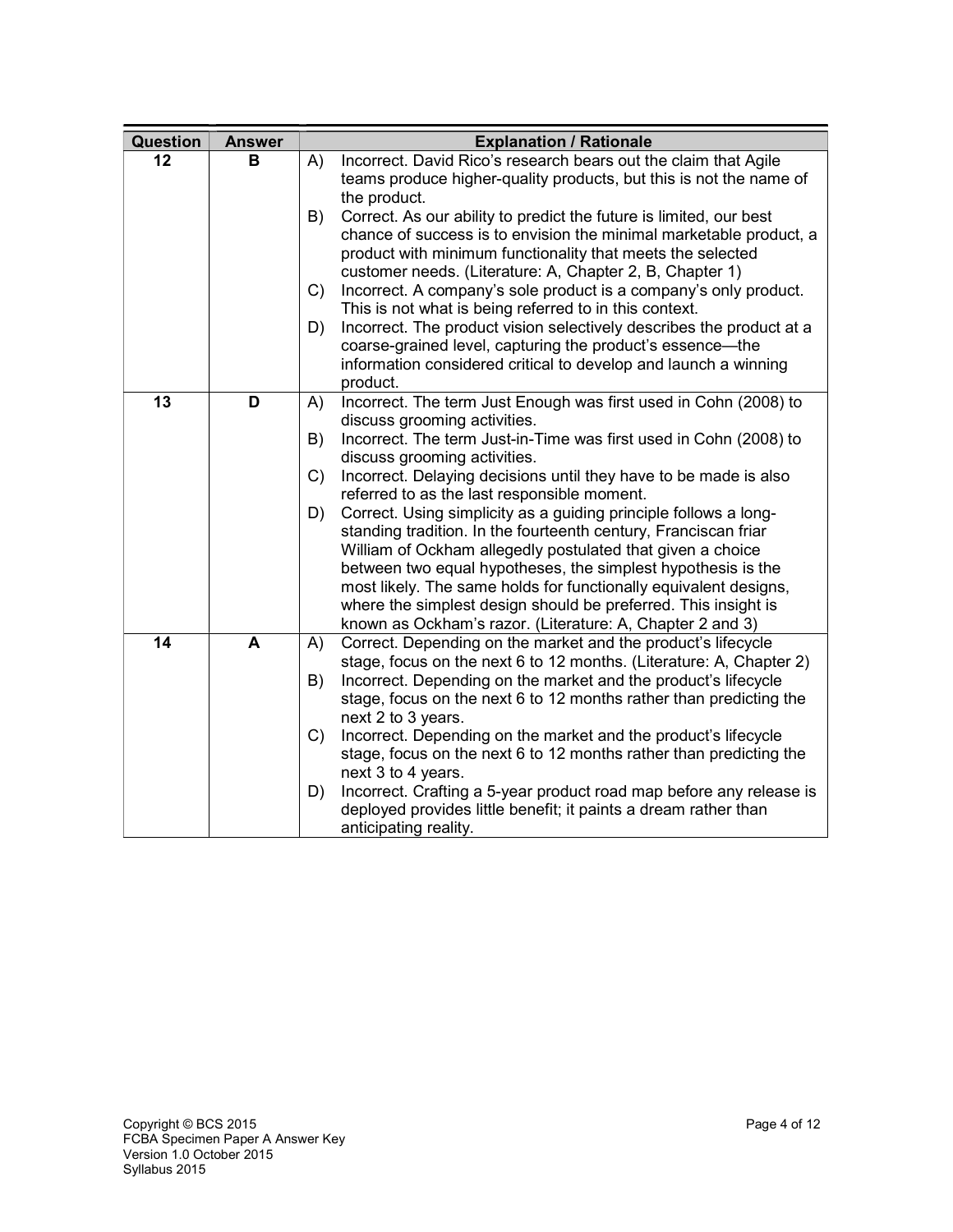| Question | <b>Answer</b> | <b>Explanation / Rationale</b>                                                                                                        |
|----------|---------------|---------------------------------------------------------------------------------------------------------------------------------------|
| 15       | C             | Incorrect. Overdoing the up-front market research work leads to<br>A)                                                                 |
|          |               | getting caught in the analysis-paralysis trap: carrying out more and                                                                  |
|          |               | more research work without making any real progress.                                                                                  |
|          |               | Incorrect. Creating products that launch with an abundance of<br>B)                                                                   |
|          |               | functionality can make great news stories. Exciting as they may be,                                                                   |
|          |               | big-bang development efforts have a dark side: they consume a lot                                                                     |
|          |               | of time and money, and they exhibit a high risk of failure.                                                                           |
|          |               | Correct. An obvious but surprisingly common mistake is to start<br>C)                                                                 |
|          |               | product development without a product vision. This happens most                                                                       |
|          |               | often when customers request individual features that are                                                                             |
|          |               | incorporated into the product with no consideration of the<br>connection between them. The result is a product known as feature       |
|          |               | soup. (Literature: A, Chapter 2)                                                                                                      |
|          |               | Incorrect. Even though the vision paints a picture of the future<br>D)                                                                |
|          |               | product, the envisioned future might never come true. Progressing                                                                     |
|          |               | the vision into a product is an entrepreneurial act that carries the                                                                  |
|          |               | risk of failure.                                                                                                                      |
| 16       | A             | Correct. One thing any new Team should do is discuss and agree<br>A)                                                                  |
|          |               | on a DoD that defines a potentially shippable product increment                                                                       |
|          |               | appropriate for its environment. The Definition of Done acts as a                                                                     |
|          |               | set of acceptance criteria for the User Stories in the Backlog,                                                                       |
|          |               | allowing the Team to add as much value as possible. (Literature:                                                                      |
|          |               | B, Chapter 3)                                                                                                                         |
|          |               | Incorrect. The stakeholders do not have to agree on the value of<br>B)                                                                |
|          |               | the product, as long as the DoD ensures the most value possible.                                                                      |
|          |               | Incorrect. The DoD has to be agreed on by the Team, so that they<br>C)<br>will be able to deliver value.                              |
|          |               | Incorrect. The DoD has to be agreed on by the Team, so that they<br>D)                                                                |
|          |               | will be able to deliver value.                                                                                                        |
| 17       | В             | Incorrect. There is no need to specify the type of user further. The<br>A)                                                            |
|          |               | user name does not need to be specific. The terms 'good' and 'fast'                                                                   |
|          |               | do need to be specified further.                                                                                                      |
|          |               | Correct. User Stories on the Product Backlog that will be done<br>B)                                                                  |
|          |               | soon need to be well enough defined to be completed in the                                                                            |
|          |               | upcoming Sprint. The non-functional requirements must be                                                                              |
|          |               | specific, so that the Story points can be estimated and to ensure                                                                     |
|          |               | that the feature can be realised. (Literature: B, Chapter 13)                                                                         |
|          |               | Incorrect. It is true that additional information could be added<br>C)                                                                |
|          |               | during a Sprint (for instance, when there are questions), and the<br>level of detail in a User Story should not be too high. However, |
|          |               | when the User Story mentions quality requirements, such as 'good'                                                                     |
|          |               | or 'fast', these need to be specified up-front.                                                                                       |
|          |               | Incorrect. The syntax is good and complete, but the definitions of<br>D)                                                              |
|          |               | 'good' and 'fast' are not specific enough to realise this User Story                                                                  |
|          |               | in a Sprint.                                                                                                                          |
| 18       | В             | Incorrect. This is a fine grained User Story.<br>A)                                                                                   |
|          |               | Correct. This is a coarse-grained Story, which is therefore an Epic<br>B)                                                             |
|          |               | Story. (Literature: A, Chapter 3)                                                                                                     |
|          |               | Incorrect. This is a medium grained User Story.<br>C)                                                                                 |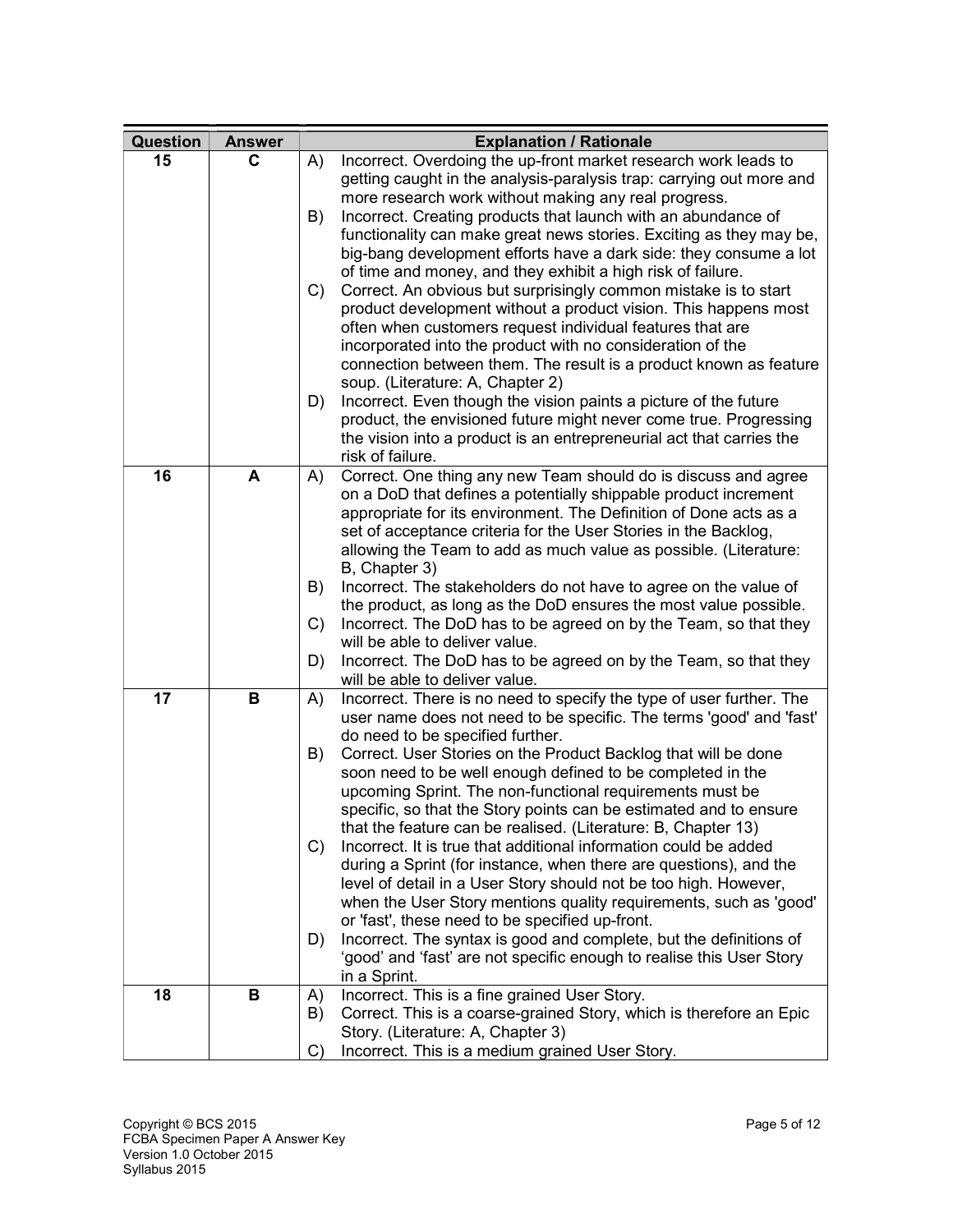| Question | <b>Answer</b> | <b>Explanation / Rationale</b>                                                                                                                                                                                                                                                                                                                                         |
|----------|---------------|------------------------------------------------------------------------------------------------------------------------------------------------------------------------------------------------------------------------------------------------------------------------------------------------------------------------------------------------------------------------|
| 19       | A             | Correct. This is a global non-functional requirement. It should be<br>A)<br>incorporated within the Definition of Done and every increment has<br>to fulfil those requirements. (Literature: A, Chapter 3)<br>Incorrect. Local non-functional requirements should be<br>B)<br>incorporated within the Product Backlog. However this describes a<br>global requirement. |
|          |               | Incorrect. The Product Backlog is not the right place for global non-<br>C)<br>functional requirements. It should be incorporated within the<br>Definition of Done and every increment has to fulfil those<br>requirements.                                                                                                                                            |
|          |               | Incorrect. This is a global non-functional requirement. Therefore, it<br>D)<br>should be incorporated within the Definition of Done and every<br>increment has to fulfil those requirements.                                                                                                                                                                           |
| 20       | $\mathbf c$   | Incorrect. It is often useful to incorporate global non-functional<br>A)<br>requirements in the Definition of Done.                                                                                                                                                                                                                                                    |
|          |               | Incorrect. If the non-functional requirement is expressed as a<br>B)<br>constraint, it should not be attached to the Product Backlog, but to<br>the Story.                                                                                                                                                                                                             |
|          |               | Correct. If the non-functional requirement is expressed as a<br>C)<br>constraint, we can simply attach the constraint to the Story, as<br>suggested by Newkirk and Martin (2001) and Cohn (2004).<br>(Literature: A, Chapter 3)                                                                                                                                        |
|          |               | Incorrect. User experience requirements are often best captured as<br>D)<br>sketches, storyboards, user interface navigation diagrams, and<br>prototypes.                                                                                                                                                                                                              |
| 21       | D             | Incorrect. Work efforts for items are primarily identified during the<br>A)<br>Sprint planning session and not prior to it.                                                                                                                                                                                                                                            |
|          |               | Incorrect. Work efforts for items are primarily identified during the<br>B)<br>Sprint planning session and not prior to it. Furthermore, only high<br>priority items need to be detailed prior to the Sprint planning<br>session.                                                                                                                                      |
|          |               | Incorrect. Only high priority items need to be detailed prior to the<br>C)<br>Sprint planning session.                                                                                                                                                                                                                                                                 |
|          |               | Correct. This is the best answer, since high priority items need to<br>D)<br>be detailed prior to the Sprint planning session. (Literature: A,<br>Chapter 5)                                                                                                                                                                                                           |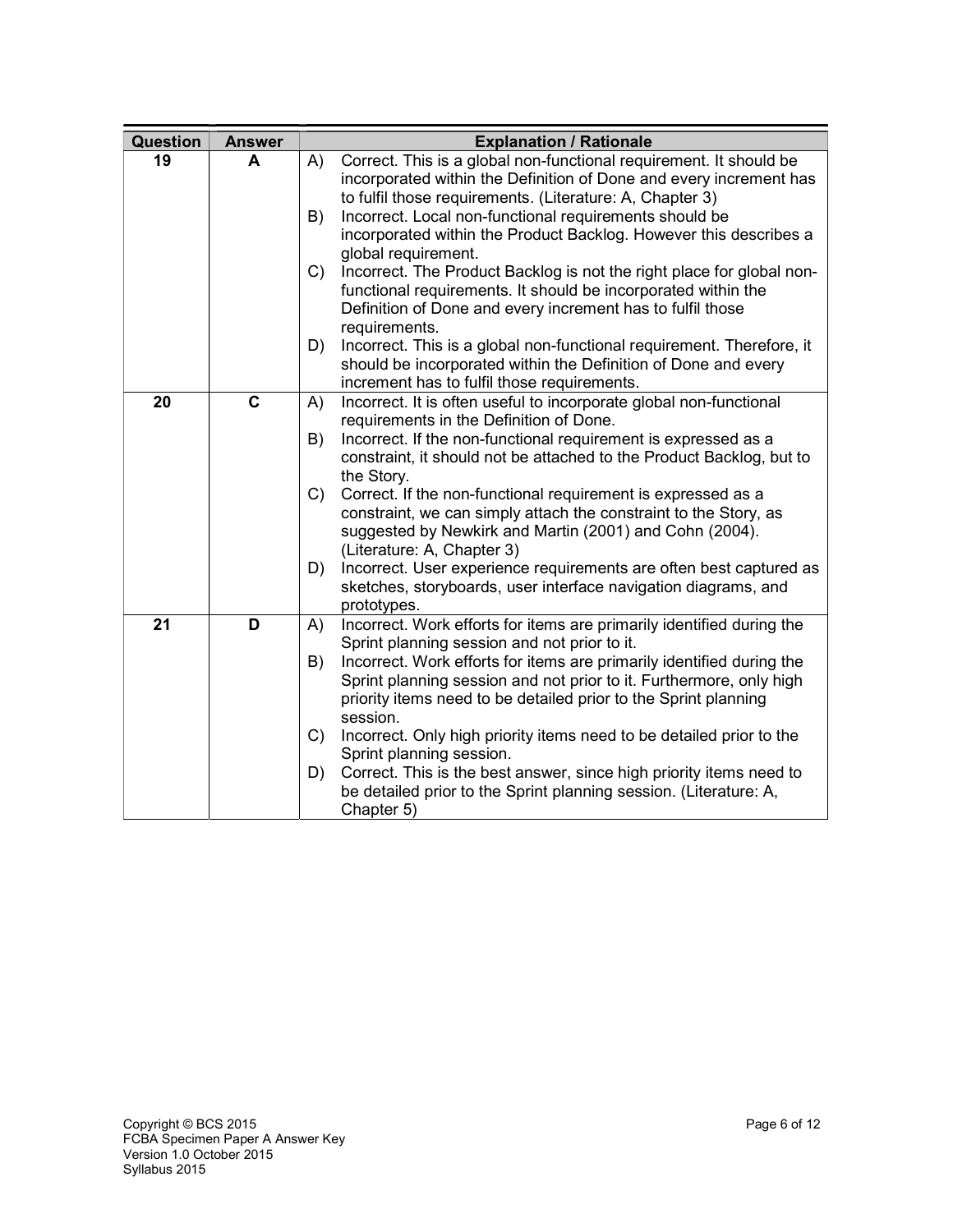| Question | <b>Answer</b> | <b>Explanation / Rationale</b>                                                                                      |
|----------|---------------|---------------------------------------------------------------------------------------------------------------------|
| 22       | C             | Incorrect. Working at an aggressive pace is not a pitfall. It is<br>A)                                              |
|          |               | sustainable as long as it is effectively managed and workloads are                                                  |
|          |               | realistic for the team. A Sprint review meeting where the results do                                                |
|          |               | not correspond to the Definition of Done is a pitfall, because teams                                                |
|          |               | are allowed to only demonstrate work results that they believe                                                      |
|          |               | corresponds to the Definition of Done.                                                                              |
|          |               | Incorrect: Working at an aggressive pace is not a pitfall. It is<br>B)                                              |
|          |               | sustainable as long as it is effectively managed and workloads are                                                  |
|          |               | realistic for the team. Re-prioritisation of the Product Backlog is                                                 |
|          |               | commonly performed during daily scrum meetings and spring                                                           |
|          |               | planning sessions and not a pitfall either.<br>Correct. Working at an unsustainable pace is a pitfall, because this |
|          |               | C)<br>is counterproductive. A Sprint review meeting where the results do                                            |
|          |               | not correspond to the Definition of Done is a pitfall, because teams                                                |
|          |               | are allowed to demo only work results that they believe                                                             |
|          |               | corresponds to the Definition of Done. (Literature: A, Chapter 5)                                                   |
|          |               | Incorrect. Working at an unsustainable pace is a pitfall, because<br>D)                                             |
|          |               | this is counterproductive. Re-prioritisation of the Product Backlog is                                              |
|          |               | commonly performed during Daily Scrum meetings and Sprint                                                           |
|          |               | Planning sessions and not a pitfall.                                                                                |
| 23       | D             | Incorrect. Infrastructure architecture is not a typical artefact in an<br>A)                                        |
|          |               | information radiator.                                                                                               |
|          |               | Incorrect. The stakeholder map is not a typical artefact in an<br>B)                                                |
|          |               | information radiator.                                                                                               |
|          |               | Incorrect. The status report is not a typical artefact in an<br>C)                                                  |
|          |               | information radiator.                                                                                               |
|          |               | Correct. The vision statement completes the above list of examples<br>D)                                            |
|          |               | of artefacts that Information Radiators can contain. (Literature: A,                                                |
| 24       | A             | Chapter 2)<br>Correct. A Burn-Down chart may even show a burn Up during an                                          |
|          |               | A)<br>iteration. This means that even though the team probably                                                      |
|          |               | completed some work, they either realised that the remaining work                                                   |
|          |               | was underestimated or increased the scope of the project.                                                           |
|          |               | (Literature: A, Chapter 4)                                                                                          |
|          |               | Incorrect. On a software project, we may choose to estimate User<br>B)                                              |
|          |               | Stories or other work in Ideal Days. When estimating in Ideal Days,                                                 |
|          |               | you assume that the story being estimated is the only thing you will                                                |
|          |               | work on, that everything you need will be on hand when you start                                                    |
|          |               | and that there will be no interruptions.                                                                            |
|          |               | Incorrect. The User Stories of the release plan are decomposed<br>C)                                                |
|          |               | into tasks on the iteration plan. Where the User Stories of a release                                               |
|          |               | plan are estimated in Story Points or Ideal Days, the tasks on the                                                  |
|          |               | iteration plan are estimated in Ideal Hours.                                                                        |
|          |               | Incorrect. Story points are a unit of measure for expressing the<br>D)                                              |
|          |               | overall size of a User Story, feature or other piece of work.                                                       |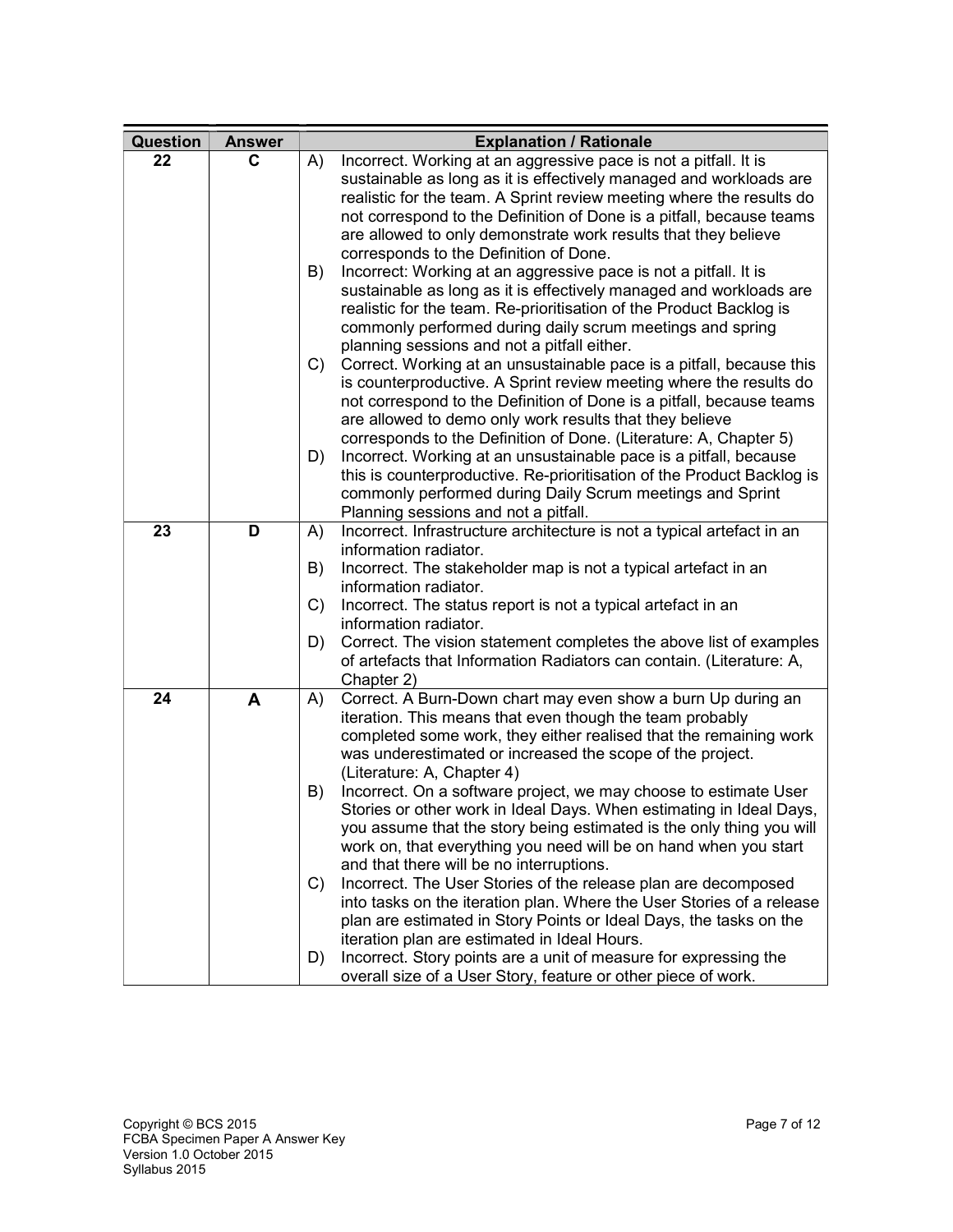| Question | <b>Answer</b> | <b>Explanation / Rationale</b>                                                                                                |
|----------|---------------|-------------------------------------------------------------------------------------------------------------------------------|
| 25       | С             | Incorrect. Joint Sprint Retrospective addresses outcome number 2.<br>A)                                                       |
|          |               | Joint Sprint Planning is not a good choice.                                                                                   |
|          |               | Incorrect. Joint Sprint Planning and Scrum-of-Scrums are not the<br>B)                                                        |
|          |               | best choices. Joint Sprint Review and Joint Sprint Retrospective                                                              |
|          |               | best address both of these requested outcomes.                                                                                |
|          |               | Correct. Joint Sprint Review addresses outcome number 1, and<br>C)                                                            |
|          |               | Joint Sprint Retrospective addresses outcome number 2.                                                                        |
|          |               | (Literature: A, Chapter 5)                                                                                                    |
|          |               | D)<br>Incorrect. Joint Sprint Review addresses outcome number 1.                                                              |
|          |               | Scrum-of-Scrums is not a good choice.                                                                                         |
| 26       | A             | Correct. The specific pain points mentioned in the scenario clearly<br>A)                                                     |
|          |               | necessitate the establishment of a solid, automated and reliable                                                              |
|          |               | Continuous Delivery pipeline. This is the foundation for all other                                                            |
|          |               | activities. (Literature: D, Chapter 7)                                                                                        |
|          |               | Incorrect. This step is an action X-AppGo would take after first<br>B)<br>establishing a solid Continuous Delivery pipeline.  |
|          |               | Incorrect. This step is an action X-AppGo would take later, but they<br>$\mathcal{C}$                                         |
|          |               | must first establish a solid Continuous Delivery pipeline.                                                                    |
|          |               | Incorrect. This step is an action X-AppGo would take later, but they<br>D)                                                    |
|          |               | must first establish a solid Continuous Delivery pipeline.                                                                    |
| 27       | В             | Incorrect. Joint Sprint Planning addresses outcome 1. Joint Sprint<br>A)                                                      |
|          |               | Retrospective is not a good approach.                                                                                         |
|          |               | Correct. Joint Sprint Planning addresses outcome 1 and Scrum-of-<br>B)                                                        |
|          |               | Scrums addresses outcome 2. (Literature: A, Chapter 4)                                                                        |
|          |               | Incorrect. Neither Joint Sprint Review nor Joint Sprint<br>C)                                                                 |
|          |               | Retrospective are good approaches.                                                                                            |
|          |               | Incorrect. Scrum-of-Scrums addresses outcome 2. Joint Sprint<br>D)                                                            |
|          |               | Review is not a good approach.                                                                                                |
| 28       | D             | Incorrect. This is not conforming to the definition. Furthermore, the<br>A)                                                   |
|          |               | Product Backlog in a scaled environment probably will not be                                                                  |
|          |               | subdivided in equal set of features. Also the work involved for                                                               |
|          |               | Themes, Epics and Features is not estimated in detail up front.                                                               |
|          |               | Incorrect. This is not conforming to the definition and in practice<br>B)                                                     |
|          |               | there will always be some dependencies. Also the Themes, Epics                                                                |
|          |               | and Features are not detailed up front so interactions will not                                                               |
|          |               | always be visible or predictable.<br>$\mathcal{C}$<br>Incorrect. This is not conforming to the definition and in practice the |
|          |               | Backlog will grow and may not be finished anyhow due to the lack                                                              |
|          |               | of a business case after some time.                                                                                           |
|          |               | Correct. Ken Schwaber defines the staging as the process of<br>D)                                                             |
|          |               | defining and prioritising the non-functional requirements for scaling.                                                        |
|          |               | It is important to define these requirements and let one team                                                                 |
|          |               | realise the infrastructure before the other Development Teams                                                                 |
|          |               | start to run their Sprints. Otherwise a lot of non-functional escaped                                                         |
|          |               | defects will occur after deploying products into production.                                                                  |
|          |               | (Literature: A, Chapter 2)                                                                                                    |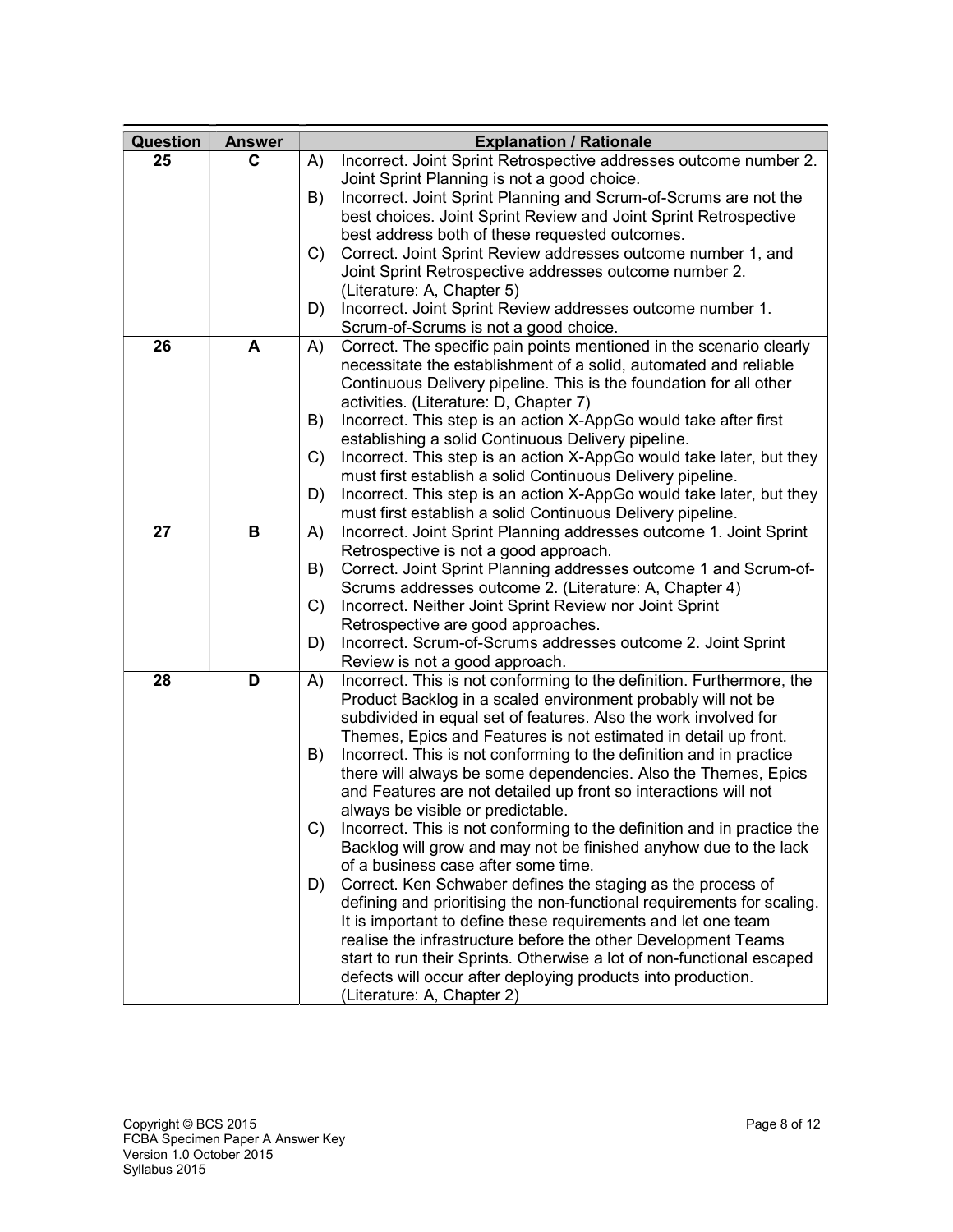| Question | <b>Answer</b> | <b>Explanation / Rationale</b>                                                                                             |
|----------|---------------|----------------------------------------------------------------------------------------------------------------------------|
| 29       | A             | Correct. The Scrum-of-Scrums should take place after the Daily<br>A)                                                       |
|          |               | Scrum in order to discuss the progress and issues during the                                                               |
|          |               | Scrum-of-Scrums and seek for agreements and coordination to                                                                |
|          |               | reach the Sprint goals. The meeting should be attended by a team                                                           |
|          |               | member, because the Scrum-of-Scrums is a team meeting that                                                                 |
|          |               | help large projects multiple teams to maintain coordination and                                                            |
|          |               | dependencies in sync and towards the Sprint goals. (Literature: A,<br>Chapter 5)                                           |
|          |               | B)<br>Incorrect. The Scrum-of-Scrums should take place after the Daily                                                     |
|          |               | Scrum in order to discuss the progress and issues during the                                                               |
|          |               | Scrum-of-Scrums and seek for agreements and coordination to                                                                |
|          |               | reach the Sprint goals. However, the Scrum-of-Scrums meeting                                                               |
|          |               | should not be a status report meeting for Product Owners. It's a                                                           |
|          |               | team's meeting that enables the teams to be in sync with the other                                                         |
|          |               | teams in a large project.<br>Incorrect. The Scrum-of-Scrums should not take place before, but<br>C)                        |
|          |               | after the Daily Scrum in order to discuss the progress and issues                                                          |
|          |               | during the Scrum-of-Scrums and seek for agreements and                                                                     |
|          |               | coordination to reach the Sprint goals. The meeting should be                                                              |
|          |               | attended by a team member, because the Scrum-of-Scrums is a                                                                |
|          |               | team meeting that help large projects multiple teams to maintain                                                           |
|          |               | coordination and dependencies in sync and towards the Sprint                                                               |
|          |               | goals.                                                                                                                     |
|          |               | D)<br>Incorrect. The Scrum-of-Scrums should not take place before, but                                                     |
|          |               | after the Daily Scrum in order to discuss the progress and issues                                                          |
|          |               | during the Scrum-of-Scrums and seek for agreements and                                                                     |
|          |               | coordination to reach the Sprint goals. The Scrum-of-Scrums                                                                |
|          |               | meeting should not be a status report meeting for Product Owners.                                                          |
|          |               | It's a team's meeting that enables the teams to be in sync with the                                                        |
|          |               | other teams in a large project.                                                                                            |
| 30       | D             | Incorrect. The duration of the Sprint could be arguable, but the<br>A)                                                     |
|          |               | organisational chart does not have influence on the number of                                                              |
|          |               | teams a Product Owner can properly support.<br>Incorrect. The duration of the Sprint could be arguable, but the size<br>B) |
|          |               | of the team is not a critical factor in determining how many teams a                                                       |
|          |               | Product Owner can properly support.                                                                                        |
|          |               | Incorrect. The product's complexity is a key factor, but the domain<br>C)                                                  |
|          |               | knowledge of the Scrum Master is not a critical factor in                                                                  |
|          |               | determining how many teams the Product Owner can properly                                                                  |
|          |               | support.                                                                                                                   |
|          |               | Correct. Product newness, its complexity and the domain<br>D)                                                              |
|          |               | knowledge of the teams are key factors to determine the number of                                                          |
|          |               | teams a single Product Owner can properly support. (Literature A:                                                          |
|          |               | Chapter 1)                                                                                                                 |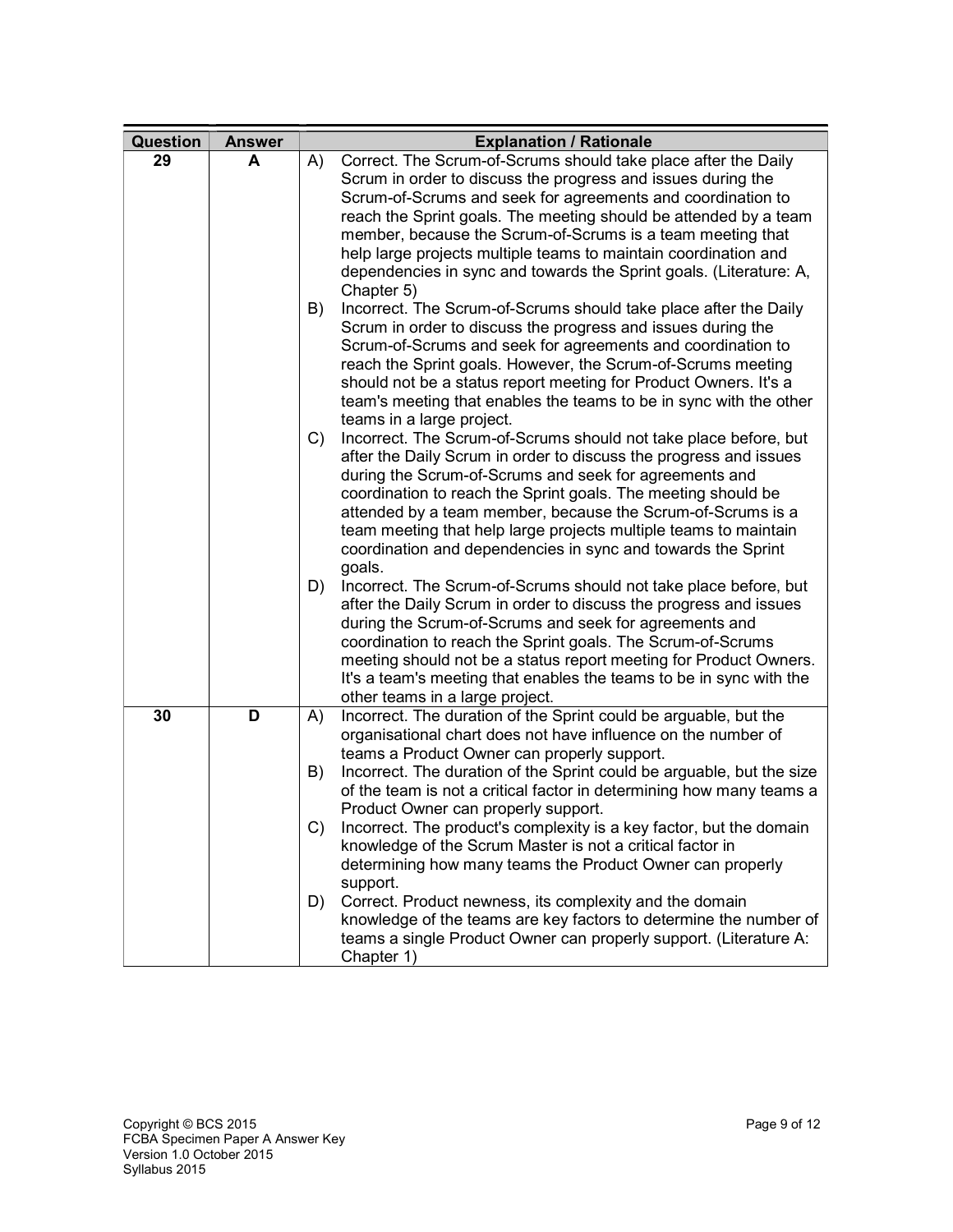| Question | <b>Answer</b> |    | <b>Explanation / Rationale</b>                                                                                                                                                                         |
|----------|---------------|----|--------------------------------------------------------------------------------------------------------------------------------------------------------------------------------------------------------|
| 31       | C             | A) | Incorrect. Scrum requires experienced developers to facilitate good                                                                                                                                    |
|          |               |    | estimation and allow self-organisation. Also, developers are likely<br>to have to take on many tasks, not just coding.                                                                                 |
|          |               | B) | Incorrect. Scrum requires inspection and adaption by the customer                                                                                                                                      |
|          |               | C) | to ensure the highest value.<br>Correct. Changing requirements are perfectly suitable for the Agile                                                                                                    |
|          |               |    | Scrum approach. In a Waterfall approach the changing demands                                                                                                                                           |
|          |               |    | will lead to a never-ending project. (Literature: C)                                                                                                                                                   |
|          |               | D) | Incorrect. When the requirements are known upfront, a waterfall<br>approach is good enough.                                                                                                            |
| 32       | В             | A) | Incorrect. Larger teams need more people. They do develop faster,<br>but not so much faster that a large team is cheaper.                                                                              |
|          |               | B) | Correct. Larger teams do seem to create around six times as many                                                                                                                                       |
|          |               |    | defects as small teams do and the output is not that much faster.                                                                                                                                      |
|          |               |    | This is a good argument to start working in Agile Scrum Teams.                                                                                                                                         |
|          |               | C) | (Literature: B, Chapter 10)<br>Incorrect. Smaller teams do take more time, but this does not cost                                                                                                      |
|          |               |    | more total effort and money, because the most expensive resource<br>is manpower.                                                                                                                       |
|          |               | D) | Incorrect. Team members are experiencing a type of bystander                                                                                                                                           |
|          |               |    | effect when working in larger teams: someone will probably do it.                                                                                                                                      |
|          |               |    | Therefore, they take less responsibility and feel less committed                                                                                                                                       |
| 33       | B             |    | than when working in smaller teams.                                                                                                                                                                    |
|          |               | A) | Incorrect. The backlog must be groomed in each Sprint to plan<br>ahead. Not after the next Sprint.                                                                                                     |
|          |               | B) | Correct. This grooming technique allows you to work with large and<br>complex projects by giving early visibility on dependencies,<br>complexities and time for preparing. (Literature: A, Chapter 3)  |
|          |               | C) | Incorrect. Decomposing and refining the backlog for the current<br>Sprint planning is not possible as you don't have the insights and<br>findings to do so, neither should you change the items in the |
|          |               |    | middle of the sprint. They're always groomed for the next Sprint in<br>smaller projects and for two to three Sprint ahead in larger ones.                                                              |
|          |               | D) | Incorrect. This is what should be done in smaller or normal                                                                                                                                            |
|          |               |    | projects. For large ones you need ahead visibility due to the                                                                                                                                          |
|          |               |    | complexity and dependencies that lie in future Sprints.                                                                                                                                                |
| 34       | А             | A) | Correct. A single Product Backlog should be kept, to keep                                                                                                                                              |
|          |               |    | overview over all product requirements and make grooming the<br>Backlog easier and in-sync with the work of other Teams.                                                                               |
|          |               |    | (Literature: A, Chapter 3)                                                                                                                                                                             |
|          |               | B) | Incorrect. It is not a good idea to focus on components, because a                                                                                                                                     |
|          |               |    | Scrum Team should work on features. In addition, a single Product                                                                                                                                      |
|          |               |    | Backlog creates more overview and less overhead.                                                                                                                                                       |
|          |               | C) | Incorrect. Although it is better to focus on features than on<br>components of the project, a single Product Backlog creates more                                                                      |
|          |               |    | overview and less overhead.                                                                                                                                                                            |
|          |               | D) | Incorrect. Only the use of a single Product Backlog does not create<br>significant overhead (or waste). In addition, this method enables                                                               |
|          |               |    | the (head) Product Owner best to maintain an overview of all                                                                                                                                           |
|          |               |    | Backlog items. Grooming the Backlog and prioritising work well is                                                                                                                                      |
|          |               |    | only possible when there is enough overview over the Product<br>Backlog.                                                                                                                               |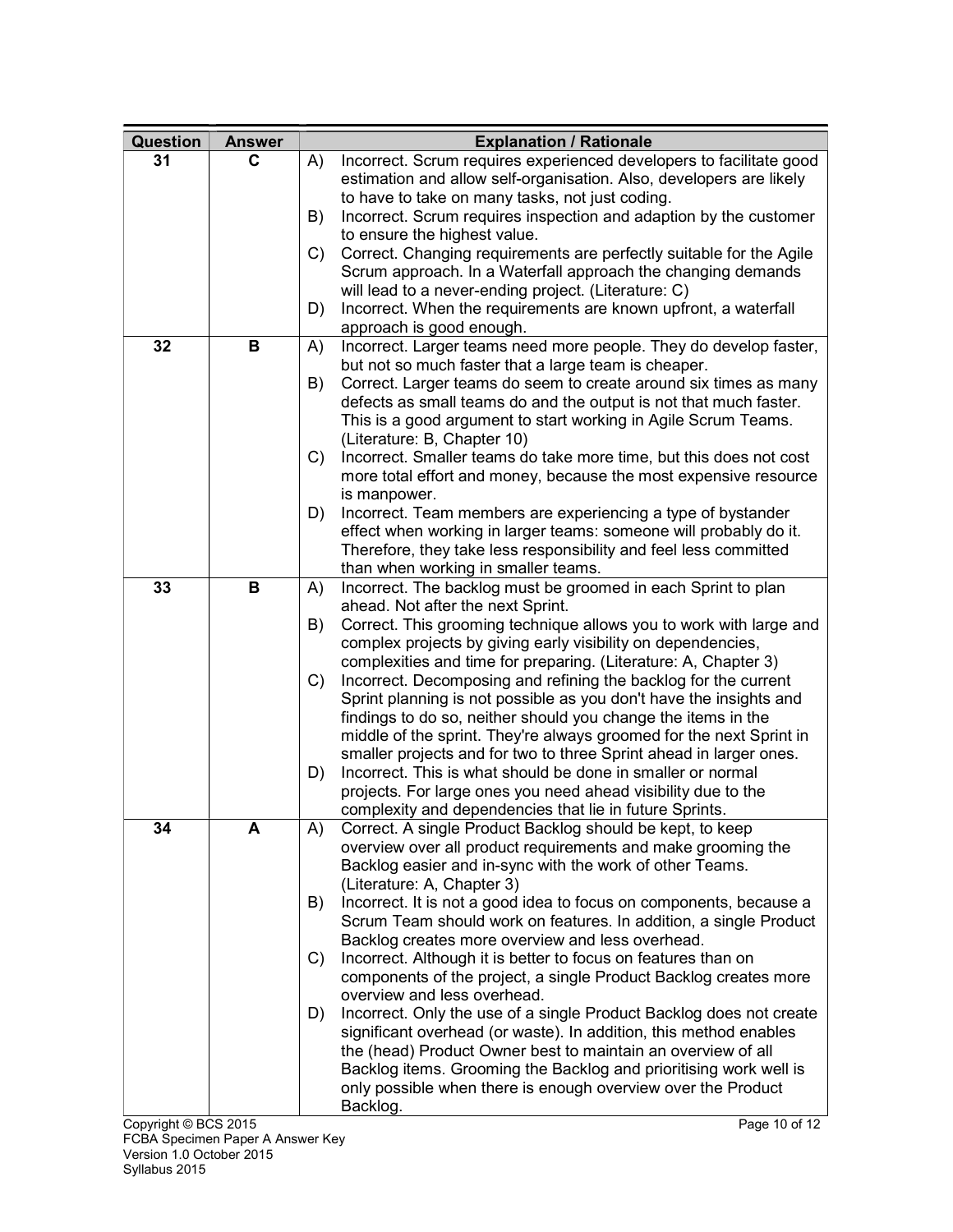| Question | <b>Answer</b> | <b>Explanation / Rationale</b>                                                                                                               |
|----------|---------------|----------------------------------------------------------------------------------------------------------------------------------------------|
| 35       | C             | Incorrect. Product Owner's responsibility is not a good reason to<br>A)                                                                      |
|          |               | create more than one Product Backlog, even for large and complex                                                                             |
|          |               | projects like this one. As it will add waste, produce rework and will<br>reduce the development speed.                                       |
|          |               | Incorrect. Scrum recommends to have only one Product Backlog<br>B)                                                                           |
|          |               | as maintaining many creates waste, rework and more hand-offs                                                                                 |
|          |               | and reduced speed.                                                                                                                           |
|          |               | Correct. Having only one Product Backlog is the recommended<br>C)                                                                            |
|          |               | Scrum approach. If it has large amounts of items because of the                                                                              |
|          |               | project complexity, and it's necessary, separated views for each                                                                             |
|          |               | team can be generated. (Literature: A, Chapter 3)                                                                                            |
|          |               | Incorrect. This is not the proper reason why there should be only<br>D)<br>one Product Backlog. The proper reason is not the accountability, |
|          |               | but the waste produced by generating split backlogs, as they                                                                                 |
|          |               | should be in sync with the main one and more hand-offs and                                                                                   |
|          |               | rework will very likely be produced.                                                                                                         |
| 36       | A             | Correct. The way product value is maximised may vary widely<br>A)                                                                            |
|          |               | across organisations, Scrum Teams, and individuals. (Literature:                                                                             |
|          |               | C)<br>B)<br>Incorrect. Although all working items have been released now, this                                                               |
|          |               | does not automatically make it clear which functionality has more                                                                            |
|          |               | business value over another functionality.                                                                                                   |
|          |               | Incorrect. Although the Product Owner is the key person to decide<br>C)                                                                      |
|          |               | what has value and what does not, satisfaction is an emotion.                                                                                |
|          |               | Satisfaction alone does not imply valuable products per se.                                                                                  |
| 37       | A             | Correct. The Product Owner must know how to arrange the<br>A)<br>Product Backlog to maximise the value created by the                        |
|          |               | Development team. (Literature: C)                                                                                                            |
|          |               | B)<br>Incorrect. Arranging Product Backlog Items is only one part of                                                                         |
|          |               | managing the Product Backlog.                                                                                                                |
|          |               | Incorrect. The Scrum values are aspects of the culture, business<br>C)                                                                       |
|          |               | value is about the product.                                                                                                                  |
| 38       | A             | Correct. The Scrum Master helps everyone with these three<br>A)<br>actions to maximise the value created by the Scrum Team.                  |
|          |               | (Literature: C)                                                                                                                              |
|          |               | Incorrect. 1 and 2 are correct, but 4 is incorrect. 4 is intended to<br>B)                                                                   |
|          |               | elicit feedback and foster collaboration. It's not about optimising                                                                          |
|          |               | value in the Product Backlog Items.                                                                                                          |
|          |               | Incorrect. 2 is correct, but 4 and 5 are incorrect. 4 is intended to<br>C)                                                                   |
|          |               | elicit feedback and foster collaboration. It's not about optimising                                                                          |
|          |               | value in the Product Backlog Items. 5 is about process maturity,<br>not about business value in Product Backlog items.                       |
|          |               | Incorrect. 1, 2 and 3 are correct, but 4 and 5 are false. 4 is<br>D)                                                                         |
|          |               | intended to elicit feedback and foster collaboration. It's not about                                                                         |
|          |               | optimising value in the Product Backlog Items. 5 is about process                                                                            |
|          |               | maturity, not about business value in Product Backlog items.                                                                                 |